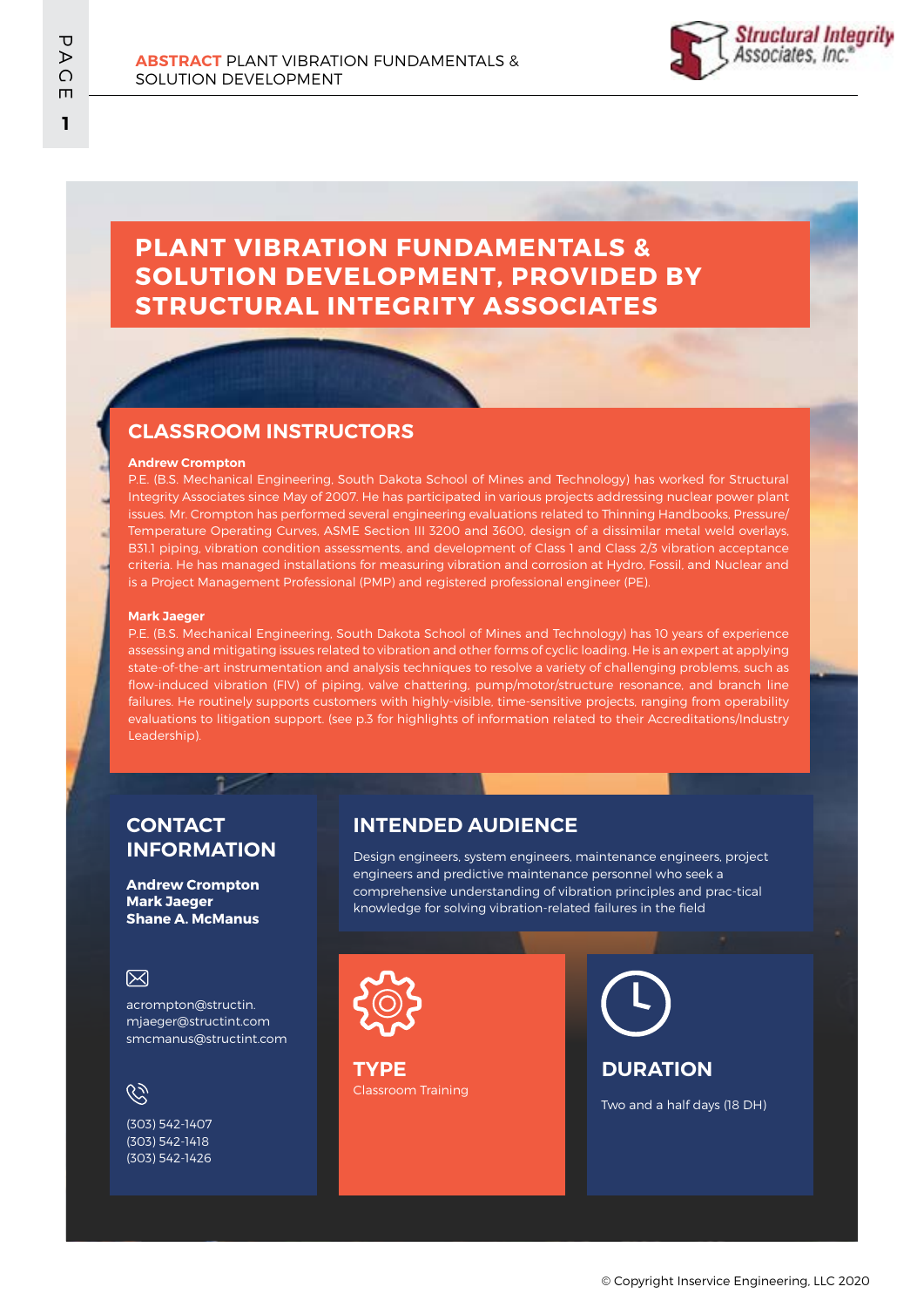

# **LEARNING OBJECTIVES**

Resolution of problems related to vibration and other forms of high-cycle loading can be extremely challenging. Issues can appear without warning, often in unexpected places, and require immediate response. Problems can originate due to acute changes, such as varied operating states, system alignment(s), and component replacement(s), or on account of occasional exposure to atypical yet damage-inducing conditions. The mechanisms which drive vibration failures are not always well understood and are not covered within standard engineering academic curricula or in typical rotating equipment vibration training courses.

Structural Integrity can help by offering plant employees an introduction to vibra¬tion solutions through this course. Training is provided in an interactive, hands-on manner, using actual case studies and live demonstrations to reinforce basic vibra¬tion principles and encourage retention of advanced concepts. This course ties in concepts of structural dynamics, stress analysis, applied mechanics/materials, and instrumentation and testing to develop a comprehensive understanding of vibration mechanisms and equip students to solve vibration problems in the field.

Structural Integrity's vibration engineers have years of experience marrying instrumentation and testing services to core engineering capabilities such as structural dynamics, stress analysis of piping and components, and applied mechanics/materials science. We work on projects ranging from single-component failures (bearings, branch lines, etc.), to general vibration assessment (T-G sets, fans, piping systems, etc.), to large-scale, distributed monitoring nodes with sensors characterizing system responses.

This course provides the student with an integrated approach to solving real-world problems.

### **Topics Covered:**

- Basic vibration theory and fundamentals
- Common vibration problems
- Significant Industry Events (OE)
- **Testing and Data Analysis**
- Vibration problem resolution process
- Introduction to Dynamic Piping Analysis
- **Industry Guidance Review**
- Applicable industry and regulatory guidance
- Piping vibration mitigation strategies
- **Working Case Study**